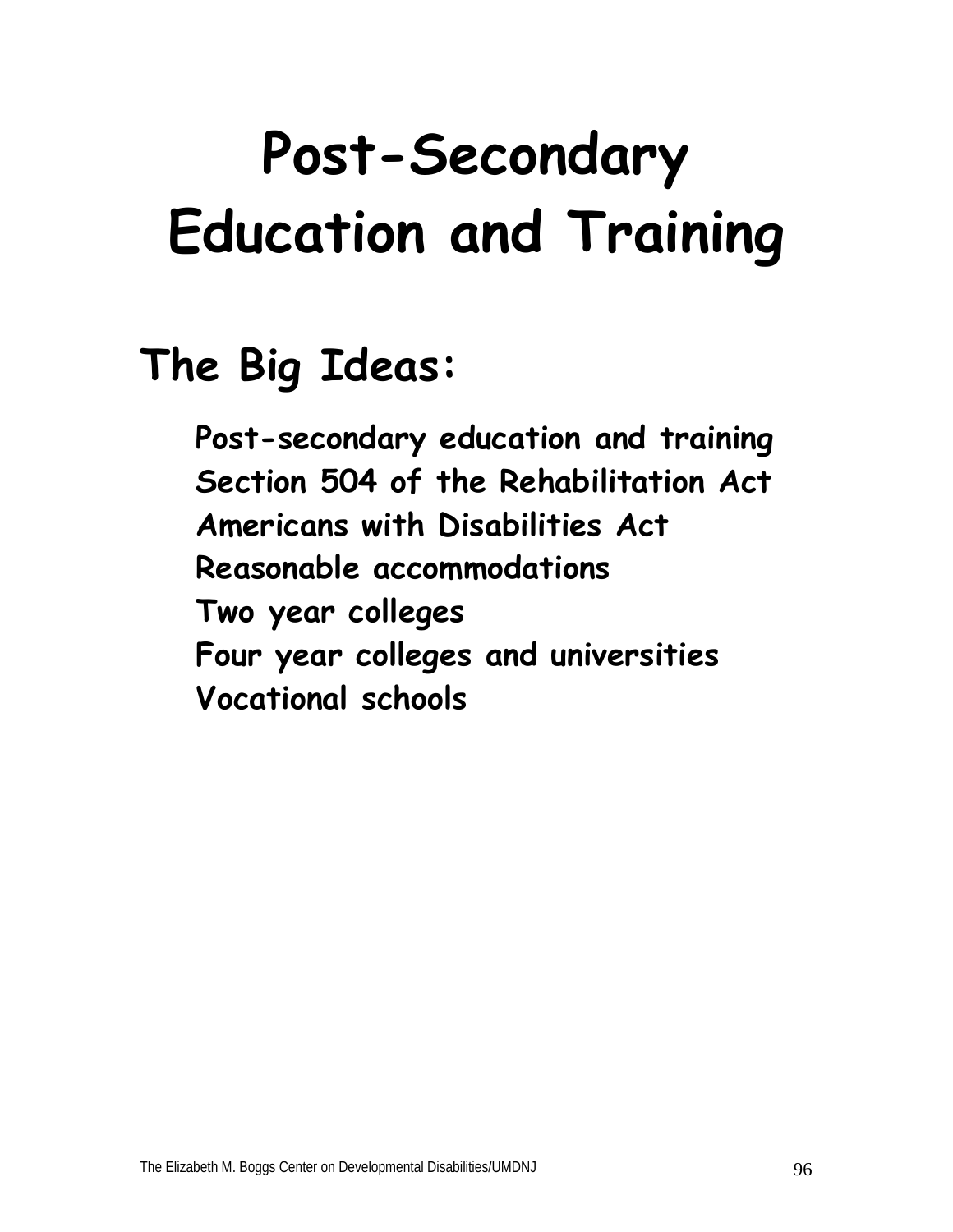#### **What is post-secondary education and training?**

**"Post" means after and "secondary" school is high school. So postsecondary education and training is where you go to keep learning after high school.** 

You don't stop learning new skills when you graduate. Post-secondary education and training has to do with what you learn – and where you go to do that learning – after you leave high school. For many people, going on for more education is a good way to get the life they want. That's because for some jobs you need to have taken college classes, or have a college degree, or you need to have already learned certain skills. Post-secondary education and training programs can teach you what you need to know to start a new career. They can also be a good way to meet new people, and try out new things you're interested in.

In the past, young people with disabilities were often told that post-secondary education and training programs weren't for them. But that's changing. There are some important laws you should know about that are meant to help people with disabilities get the education and training they need after high school.

#### **What are the laws have to do with post-secondary education and training?**

**Section 504 of the Rehabilitation Act, and the Americans with Disabilities Act (ADA), are important laws that support the rights of people with disabilities to participate in postsecondary education and training programs.** 

Section 504 of the Rehabilitation Act makes it clear that post-secondary programs cannot keep anyone out of their programs *just because* they have a disability. Section 504 basically says that if you have a disability *and* you have done what you have to do to get into that program (for example, have finished high school, have taken the courses you were supposed to take, got high enough grades, etc.), the program must give you the supports you need so that you can participate in the program along with the other students.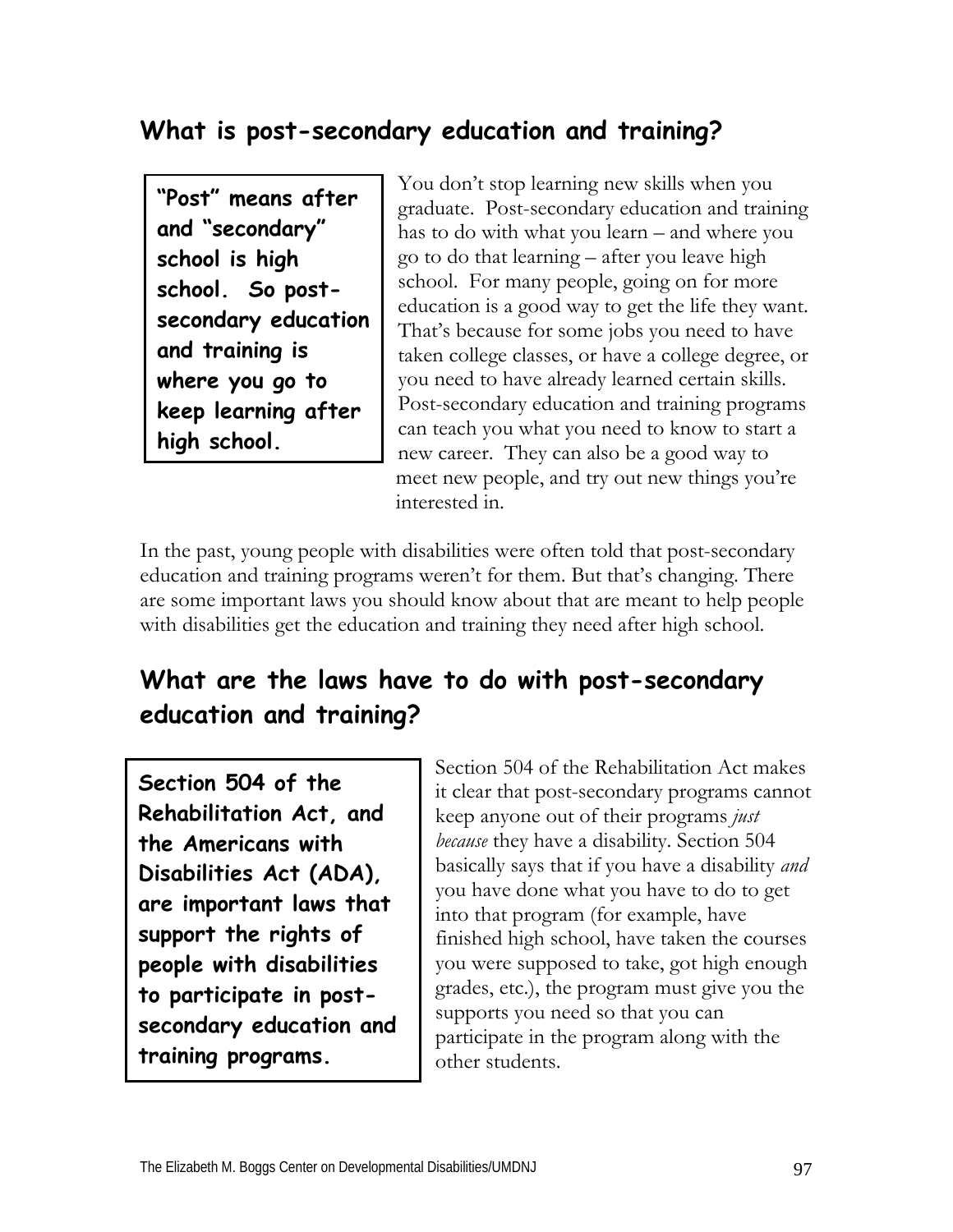The Americans with Disabilities Act (ADA) says that people with disabilities must be able to use all public programs and services. This means that people with disabilities must be able to get into buildings and classrooms (that's what ramps, handicapped bathrooms, reserved spaces in parking lots, etc. are for). The ADA also says that programs must make information about their programs accessible. For example, if a program uses the internet for communication, students with adaptive technology must be able to use that web-site.

#### **What are some accommodations that might be available for post-secondary education and training?**

**Reasonable accommodations are the supports that a post-secondary education and training program provide qualified students with disabilities so that they can participate in the program.** 

Under Section 504 and the ADA, postsecondary programs have to provide "reasonable accommodations." This means they have to provide supports so that students with disabilities who are qualified to be in the program (that means students who have done what they need to do to be accepted into the program, and can do the work that is required) have the same chance as everyone else to learn from the program. It does not mean that the program has to change its academic standards (what courses, grades, etc. are required). Some reasonable accommodations might include:

- Changes to the way the classroom is set up
- More time to take tests
- Sign-language interpreters, note-takers, and readers
- Assistive technology services

Post-secondary programs are not required to provide personal devices such as wheelchairs, hearing aids or glasses, or personal services such as assistance with eating, toileting, dressing, etc.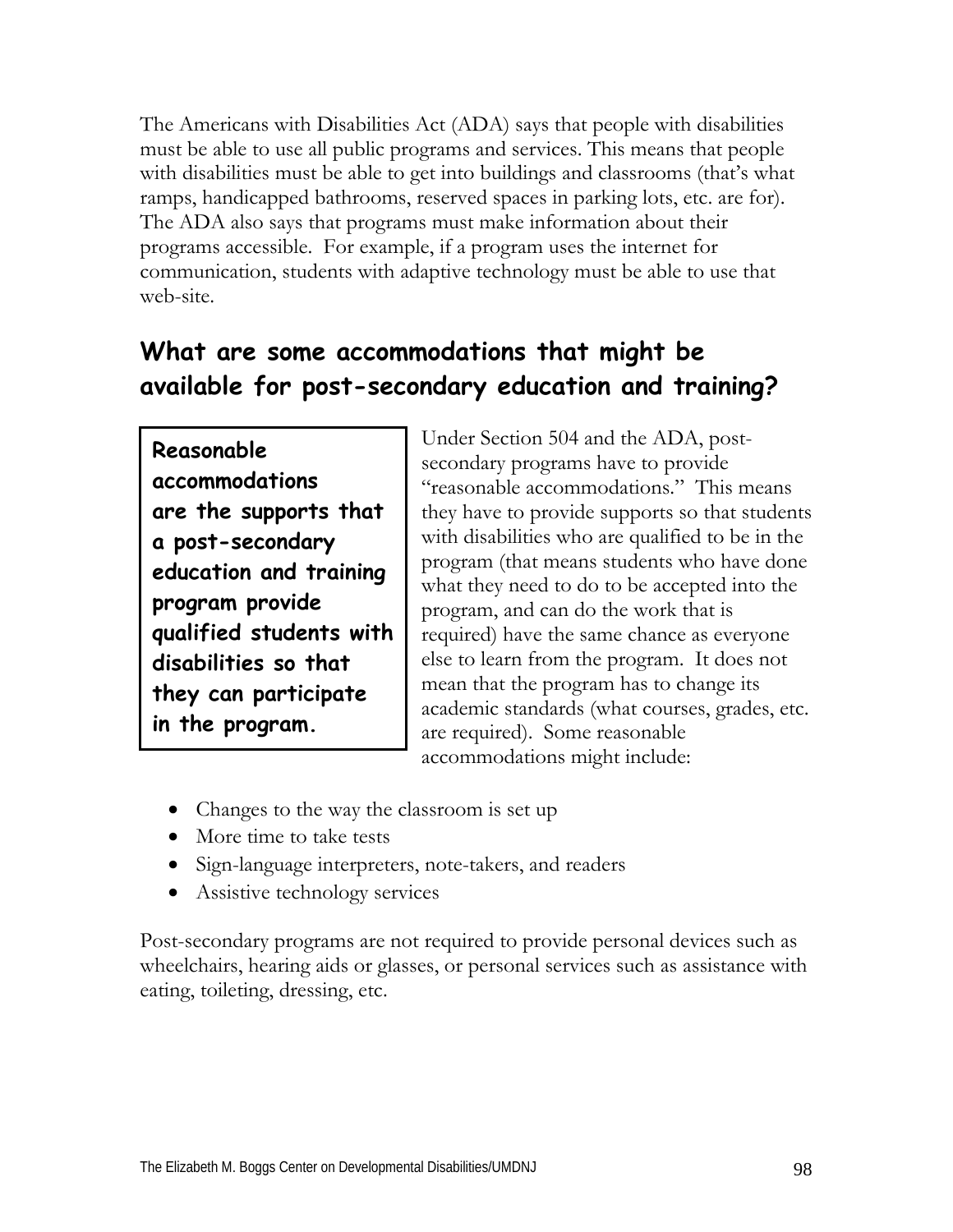#### **Who do I talk with about my support needs at the college?**

Four year colleges, as well as community colleges, are required to have an office that handles services for students with disabilities. They are called by different names like the Disability Services Office, Office of Differing Ability Services, etc. The important difference between the services and supports you receive in high school (the things described in your IEP) and the supports that postsecondary schools are required to provide, is that **you must apply and be found eligible for the supports in post-secondary schools**.

Another important difference is that you must be able to advocate for the supports you need to be successful. There won't be a case manager or teacher who is taking care of all that for you; it will be up to you to let the postsecondary school know what you need. The things you have been learning about yourself throughout this workbook and the information you have been collecting in your portfolio will help you advocate effectively for yourself.

Being an effective self-advocate in post-secondary programs means:

- Knowing yourself and understanding your disability
- Knowing your rights and responsibilities
- Knowing where to go to get help
- Taking action

Whether you decide to go to a four year college or a community college, if you want to receive supports you will have to register with the office that handles services for students with disabilities. That office will ask that you provide professional documentation (usually written information from doctors and schools) of your disability.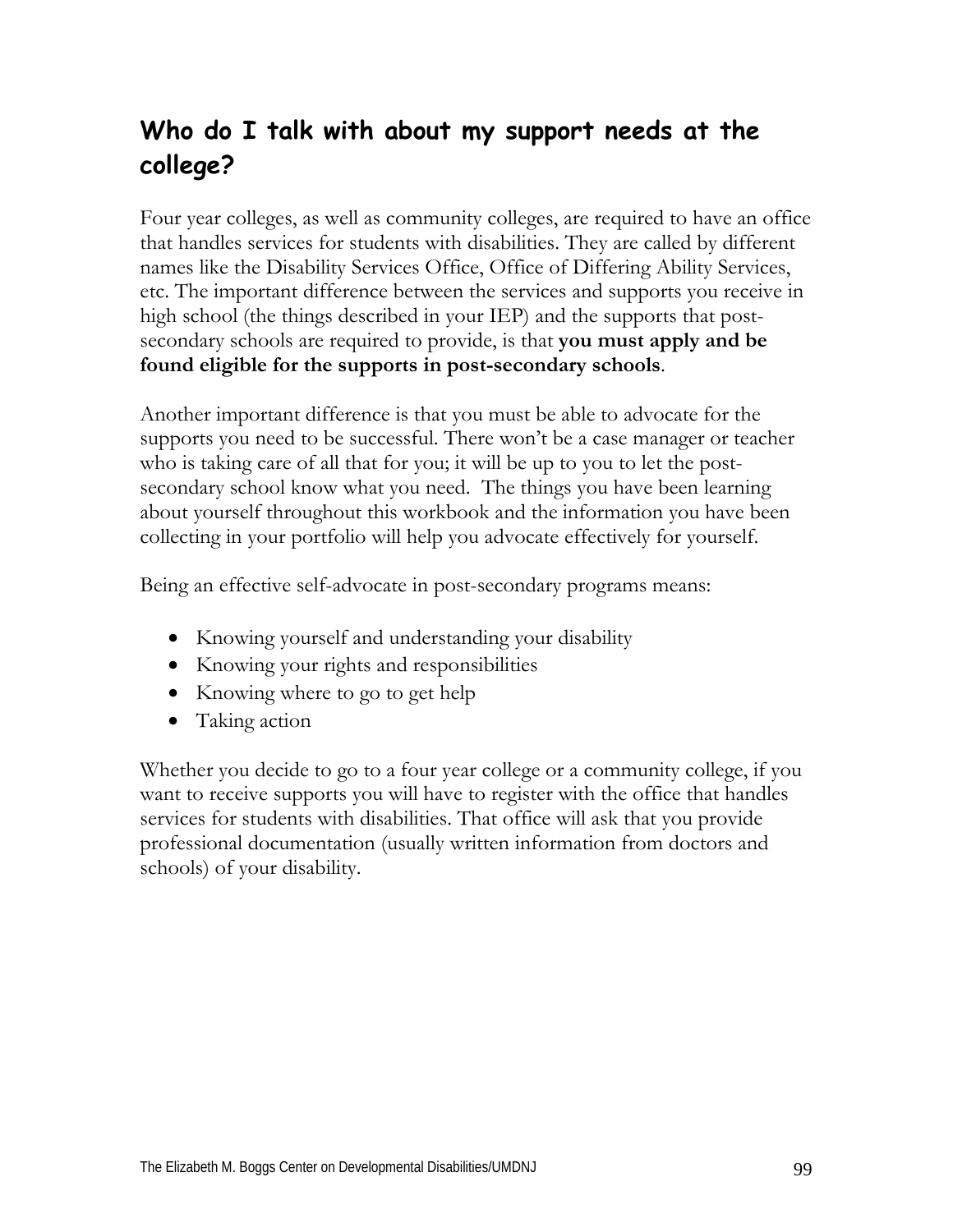## **Activity:**

• Either on your own, or with your classmates, identify items that could be considered professional documentation of your disability.

| 1.                            |
|-------------------------------|
| 2. $\overline{\phantom{a}}$   |
| $3.$ $\overline{\phantom{a}}$ |
| 4.                            |
| $5.$ $\overline{\phantom{a}}$ |
| $\sim$ 0.                     |
| 7.                            |
| 8.                            |
|                               |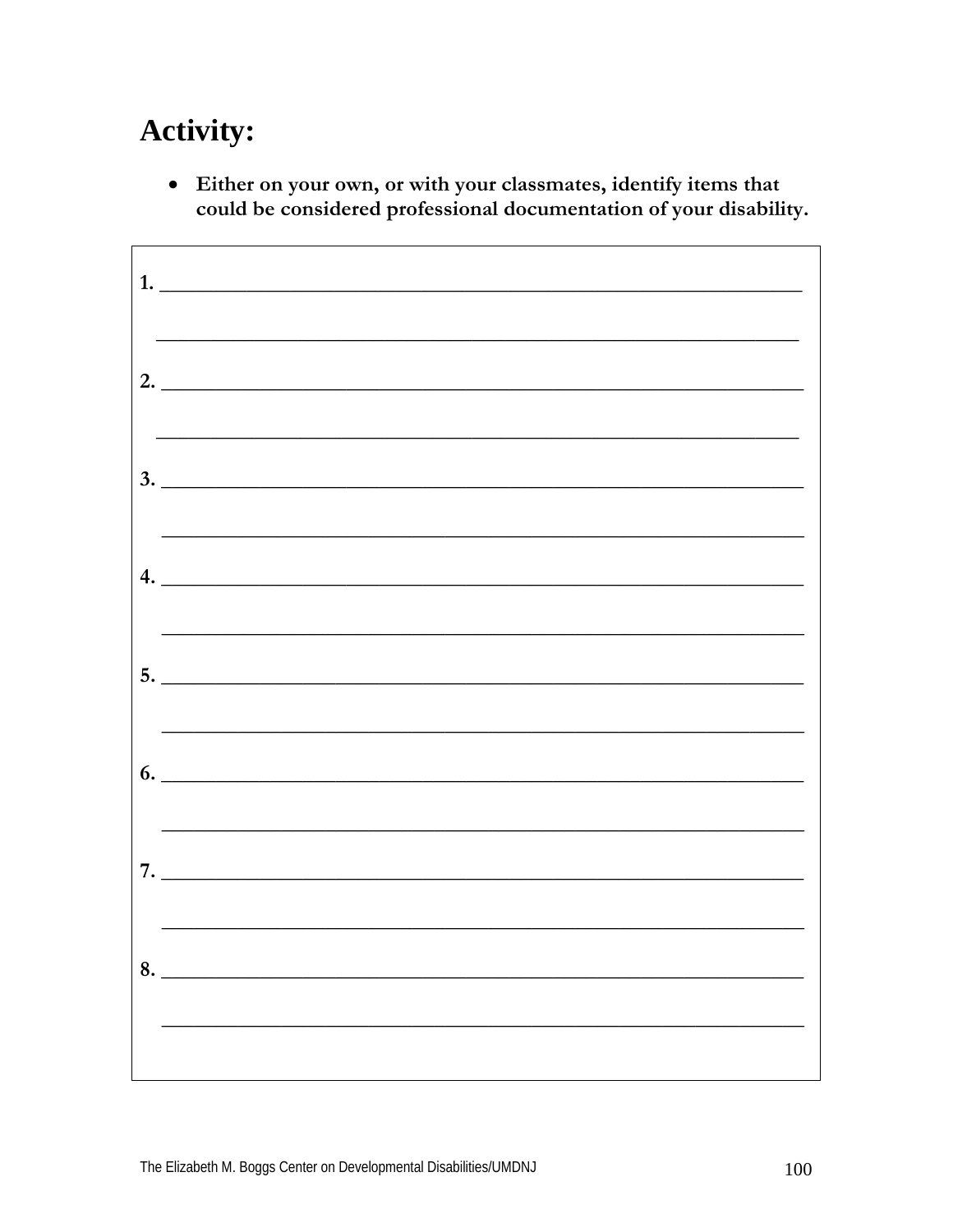#### **What will the college do with the professional documentation?**

The professional documentation is what you will use to show the college how your support needs are related to your disability. In other words, the documentation will explain what your disability is, and why the supports you are requesting are necessary for you to participate in the program. Some disability services offices will conduct their own assessments to help identify your support needs, but remember**, it's your responsibility to know and request the supports you need.**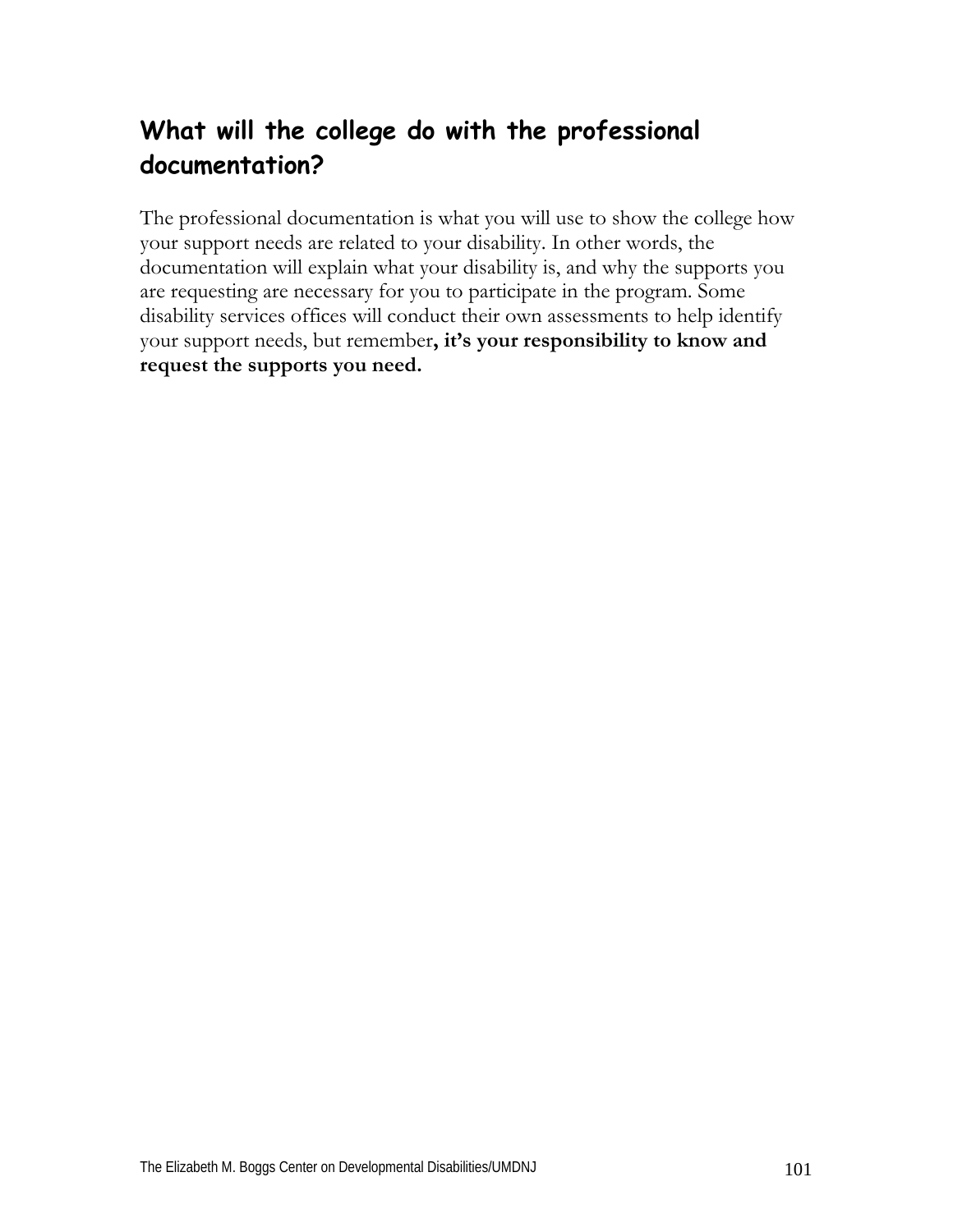### **Activity:**

• **Either on your own, or with your classmates, think about the supports you may need to be successful in post-secondary education and training. Complete the following table:** 

¾ **In the first column, list a support you may need.** 

- ¾ **In the second column, identify the documents that show you need this support (list anywhere from one to three kinds of documentation).**
- ¾ **In the third and fourth columns, either check off that you already have this documentation in your portfolio, or that you still have to get it for your portfolio.**
- ¾ **PORTFOLIO: When you get this documentation, make sure you add it to the section for "Official Information".**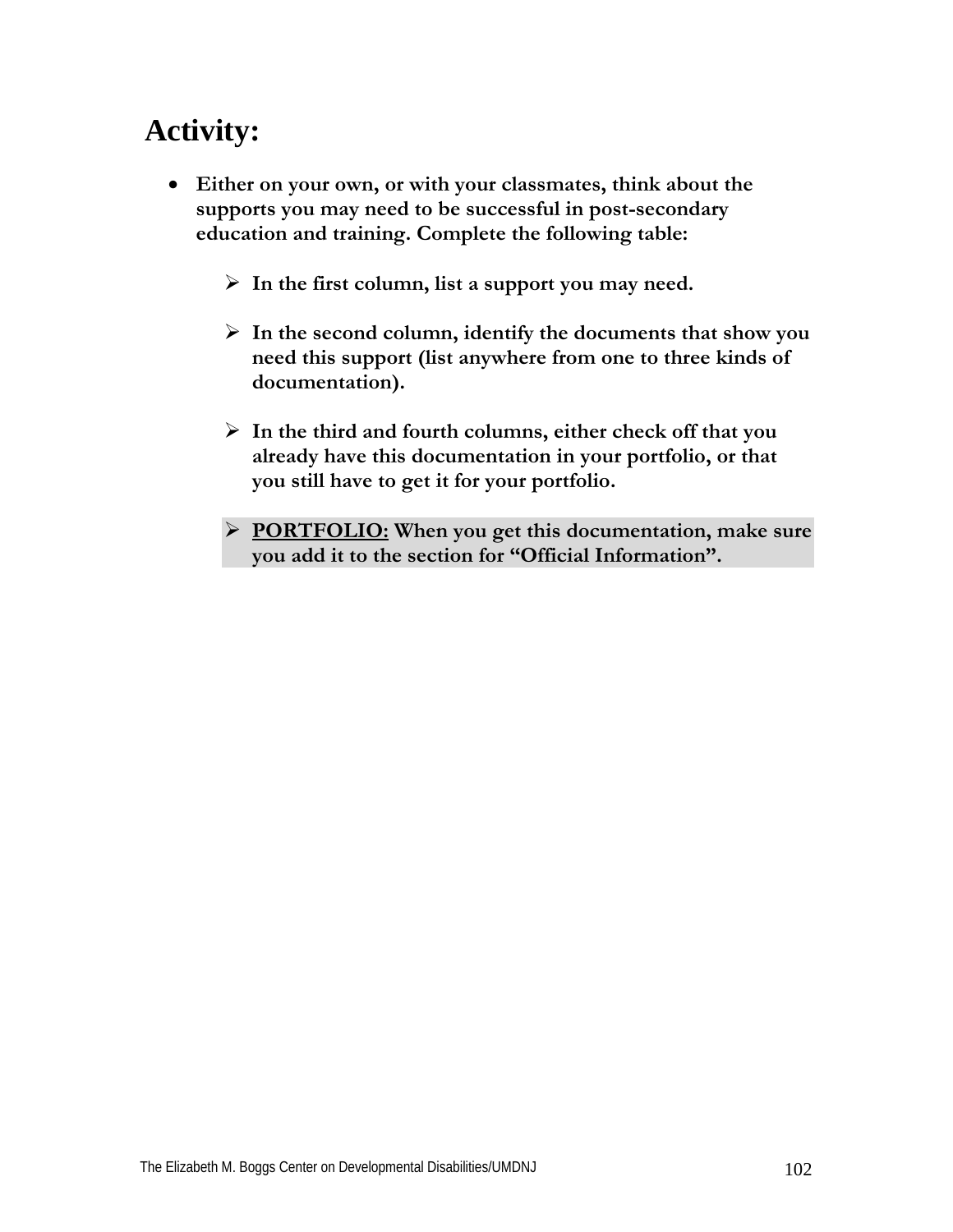## **Activity (cont.):**

| Support I may need | Documents that show<br>I need this support | Already<br>have in<br>my<br>portfolio | Still have<br>to get for<br>my<br>portfolio |
|--------------------|--------------------------------------------|---------------------------------------|---------------------------------------------|
| 1.                 | 1a.                                        |                                       |                                             |
|                    | $1b$ .                                     |                                       |                                             |
|                    | 1c.                                        |                                       |                                             |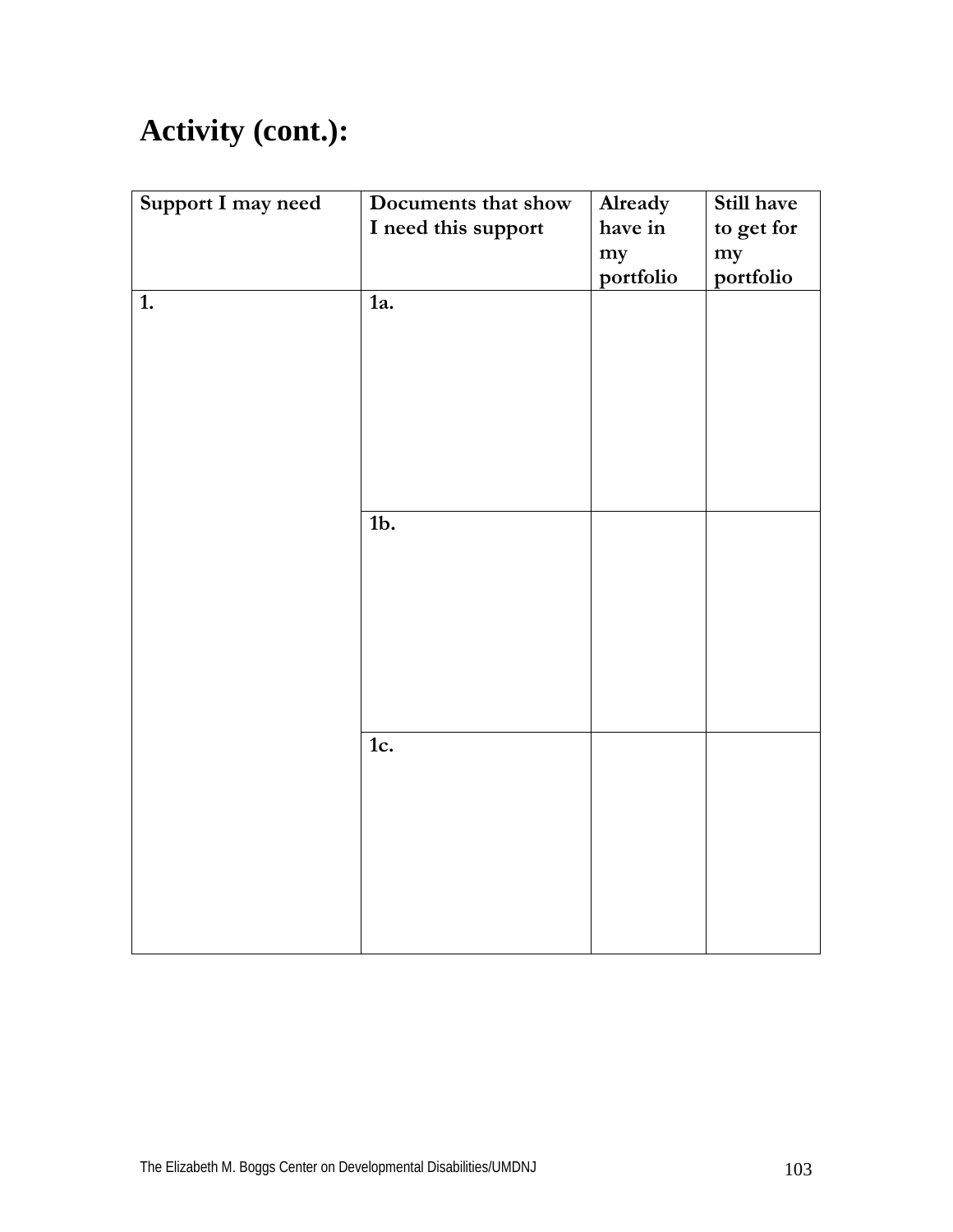## **Activity (cont.):**

| Support I may need | Documents that show<br>I need this support | Already<br>have in<br>my<br>portfolio | Still have<br>to get for<br>my<br>portfolio |
|--------------------|--------------------------------------------|---------------------------------------|---------------------------------------------|
| 2.                 | 2a.                                        |                                       |                                             |
|                    | 2b.                                        |                                       |                                             |
|                    | 2c.                                        |                                       |                                             |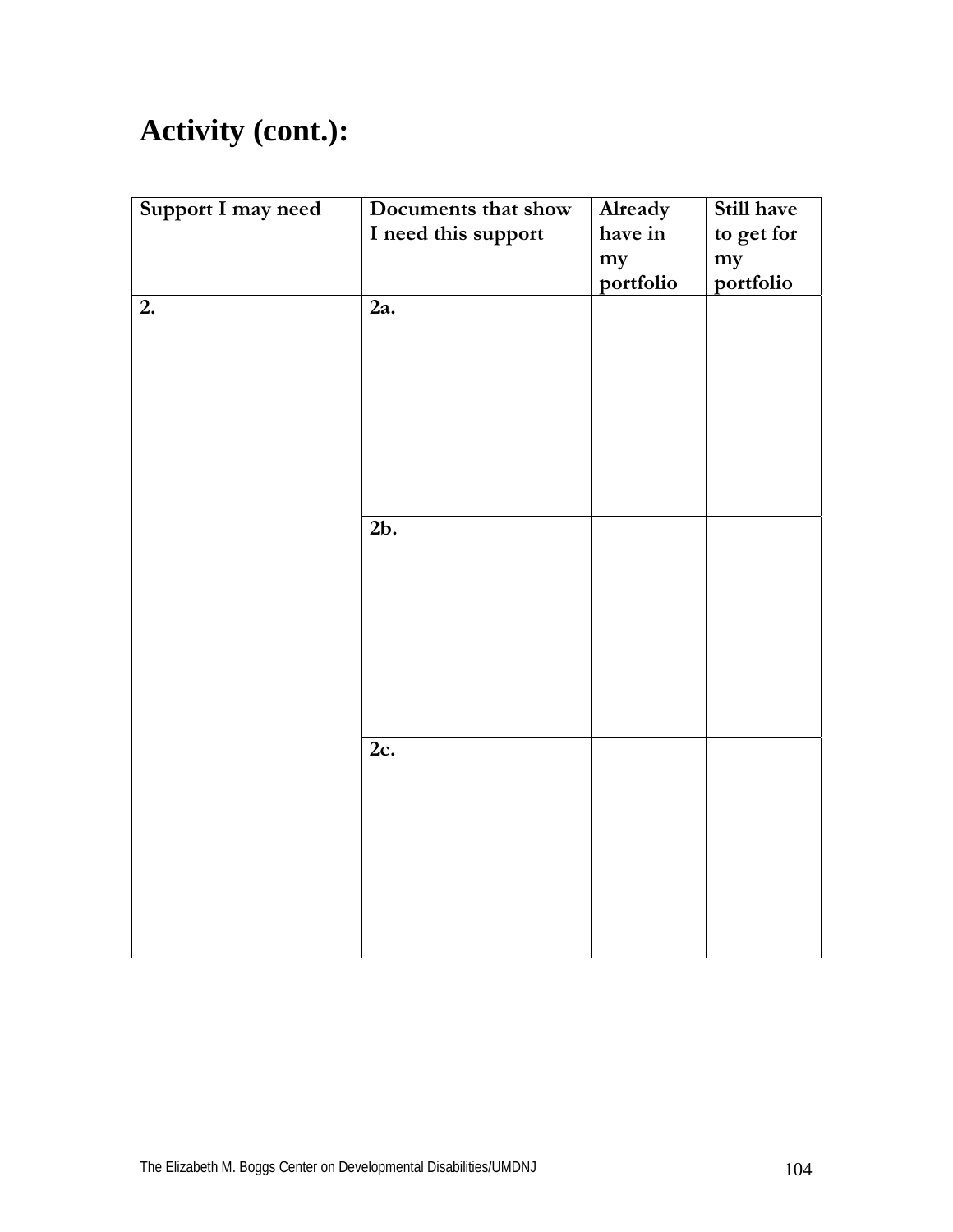#### **What happens after I let the college know what I need, and give them the correct documentation?**

Based on the information you give them, the post-secondary program will make a decision about the supports they will provide. They will usually send a letter to your teachers describing these supports. However, **never assume that your teachers know what supports you need.** Always meet with your teachers before classes start to introduce yourself and to share information about your disability and the supports the program has approved.

#### **What are the differences between kinds of postsecondary schools?**

- **Two year colleges:** Two year colleges are usually community colleges with open admissions policies (they don't select students based on grades, test scores, etc.). They generally have affordable tuition. They are good places for students who:
	- $\triangleright$  Need vocational or technical training for specific jobs
	- $\triangleright$  Want to take selected courses that interest them
	- $\triangleright$  Want to get a two-year or Associate's degree
	- $\triangleright$  Want to develop their academic skills and transfer to a four year college
- **Four year colleges and universities:** Most students at four year colleges or universities get a Bachelor's degree. These colleges focus on learning and thinking skills that can be used for many different kinds of work. They don't usually have the specific job skills training that twoyear colleges offer. Tuition and other costs are often higher than at two year colleges.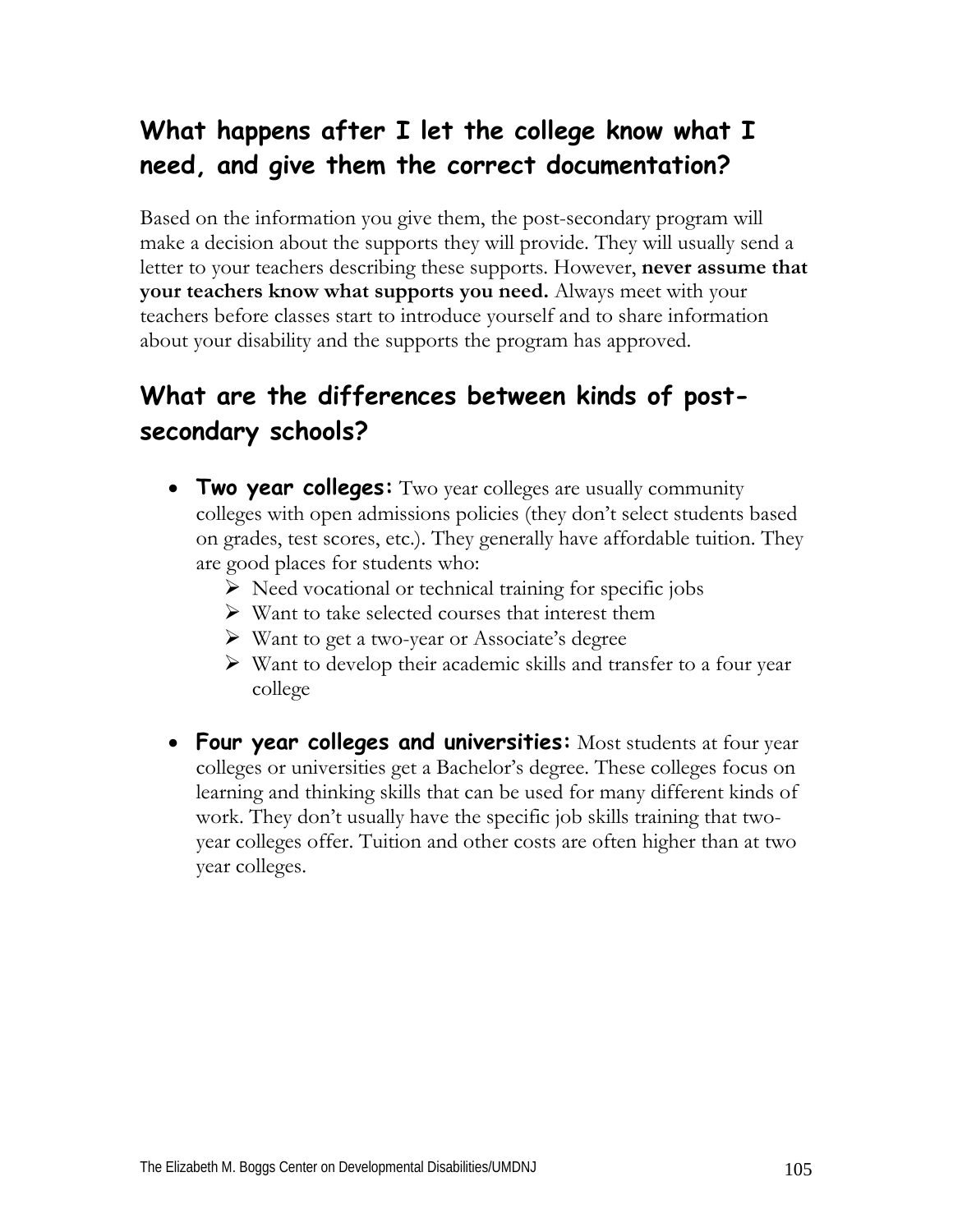• **Vocational schools:** Vocational schools teach students what they need to know for jobs that require specific skills, such as auto mechanic, medical assistant, electronics technician, beautician, etc. Some schools will help you to find jobs when you are done your training. Private vocational schools can be expensive, so it's a good idea to look into getting the same kind of training at a local community college (which might be cheaper). Instead of going to school, some people learn new job skills by working with someone who can teach them what they need to know.

#### **How do I know which college is the right one for me?**

There are many different options for colleges. Here are some things you should think about when looking for the college that is right for you:

- Course of study: Can I get the education and skills at this school for the kind of work I want to do?
- Location: Will I live at home, or live at the college? If I want to live at home, how will I get to the college?
- Admission requirements: Do I have the coursework and grades to be admitted to this school?
- Cost: Can I afford to go to this college? Do I qualify for Financial Aid (money to help pay for college)?
- Campus life: What are the other students like? What do students do with their free time? What does the campus look like? Does the place *feel* right for me?
- Disability-related supports: Are there other students with disabilities attending this school? How easy will it be to have my support needs met?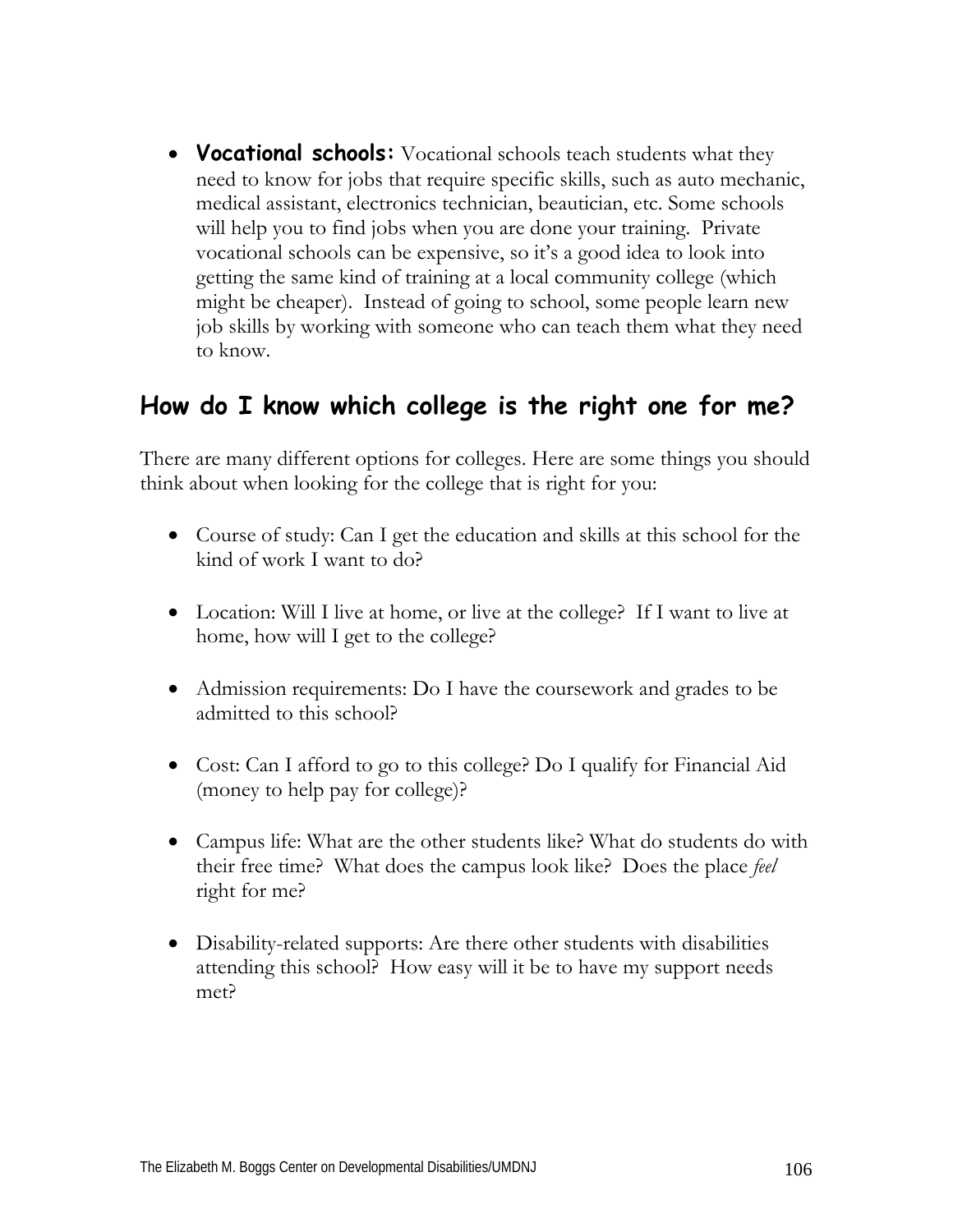#### **Who at my high school should I be talking to about colleges?**

The guidance counselor at your high school will be an important support as you look for the post-secondary program that is right for you. You should start meeting with your counselor in  $9<sup>th</sup>$  grade, or as soon after that as possible, so that you are sure to take the classes you need. You also want to make sure you take any tests the colleges you might want to go to require (for example, the SATs). Ask your guidance counselor for information about specific colleges that have the kinds of things you're interested in.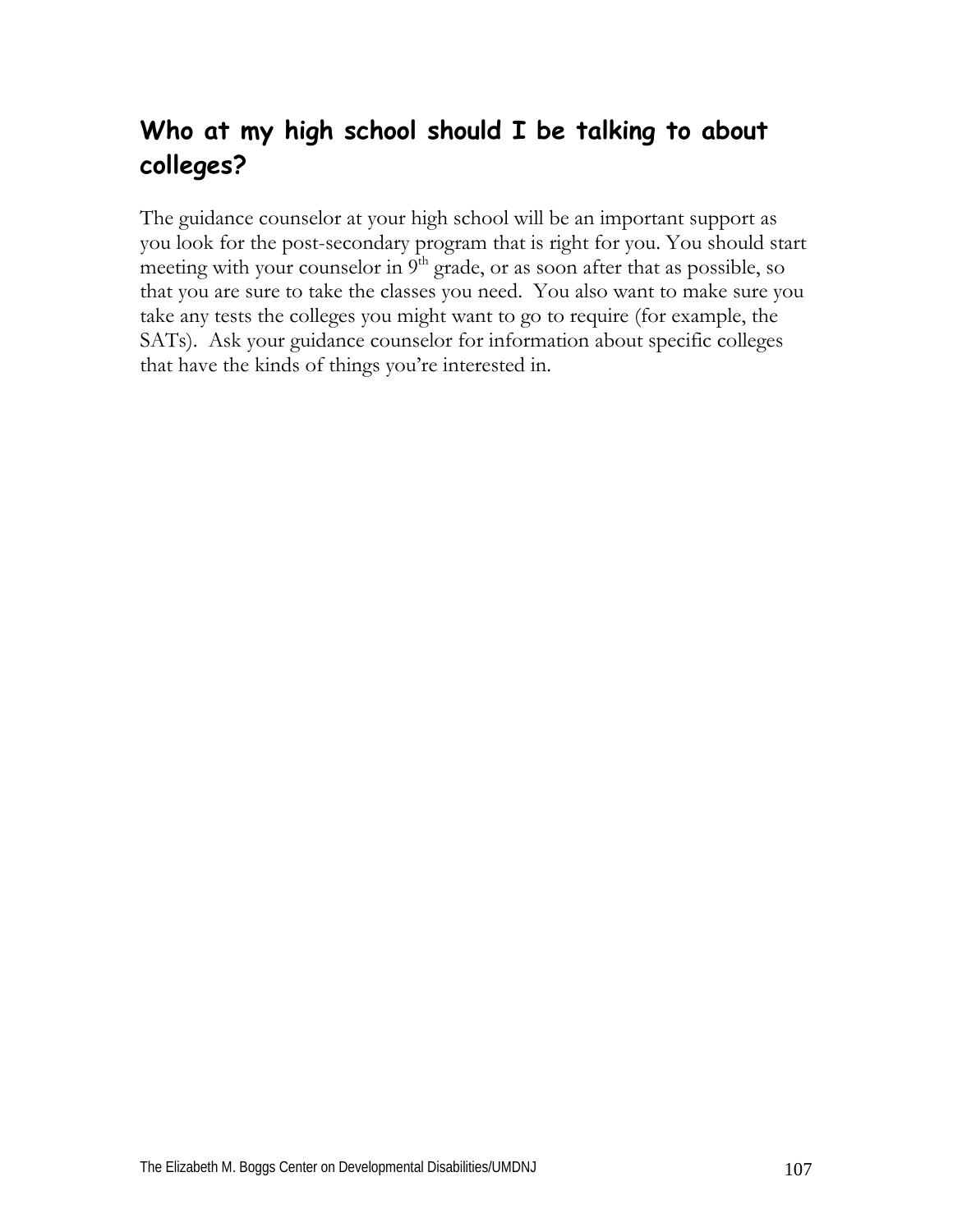#### **Learning from Leaders**

Judith Heumann believes that the U.S. Constitution guarantees equal access and opportunity for all individuals with disabilities. With that belief in mind, she helped develop the Individuals with Disabilities Education Act (IDEA) and the American with Disabilities Act (ADA). She also helped develop the law that created Independent Living Centers.

Heumann became sick with polio when she was 18 months old, and as a wheelchair user in the 1950's faced a lot of discrimination. She was not allowed to attend a public school until the 4<sup>th</sup> grade and, as an adult, she had to take the New York City public schools to court to win the right to work as teacher. Heumann went on to become Assistant Secretary for Special Education and Rehabilitative Services (OSERS) for the federal government. In this position, she helped oversee programs that serve millions of children and adults with disabilities throughout the country. Heumann also helped to establish the World Institute on Disability, the first research center devoted to disability issues.

Questions to think about:

- 1. What do you think it means to have "equal opportunities?"
- 2. Go to http://www.ada.gov/ to learn more about the Americans with Disabilities Act (ADA).
- 3. Why do you think it's important to have laws like the American with Disabilities Act?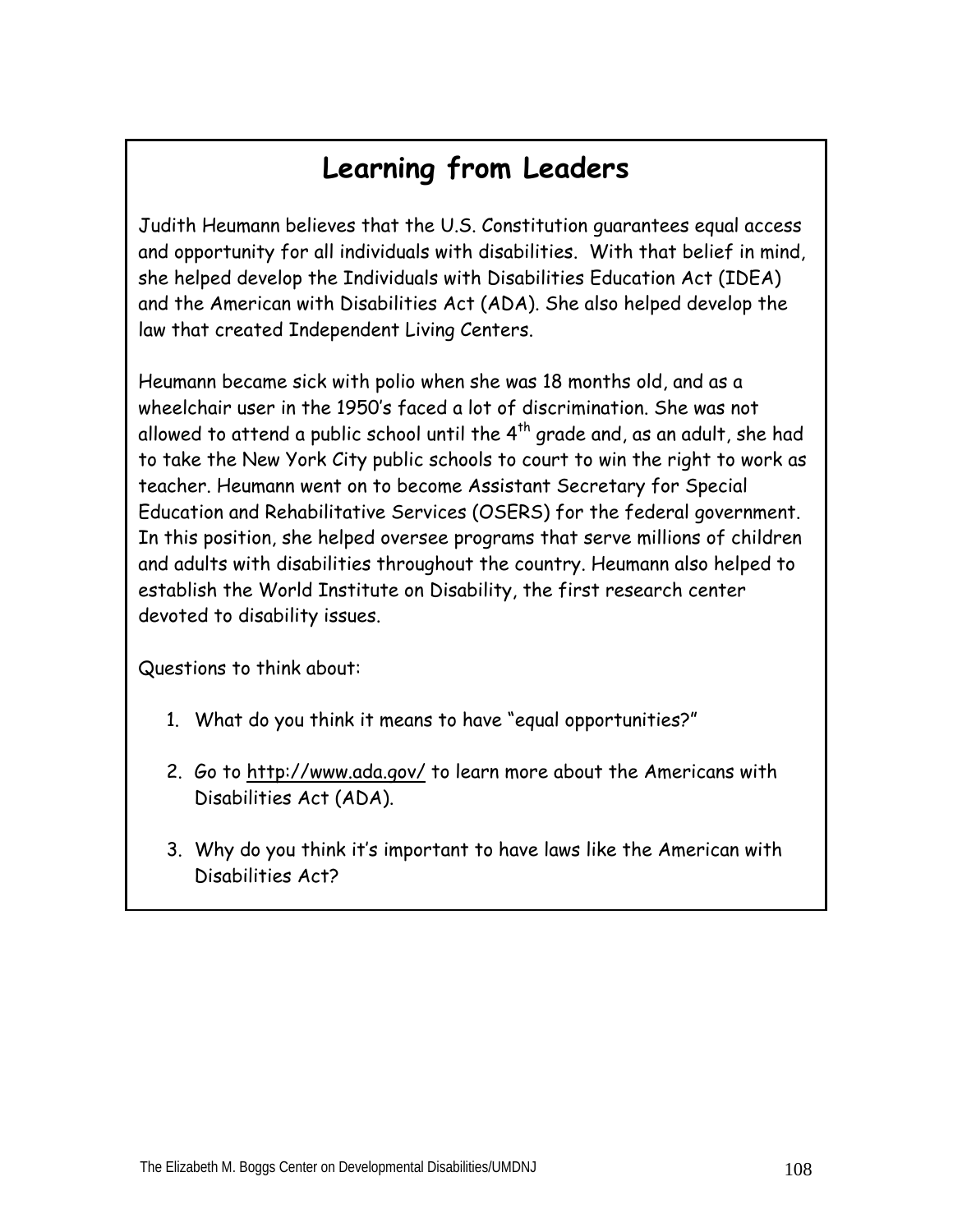## **Jerry's Story:**

Jerry is 19 years old and a recent high school graduate. Jerry has a learning disability. In high school, Jerry got special help with note taking. He also got extra time for taking tests. Now he is attending his local community college. He met with the Disability Services Office and they agreed that he should have the same types of supports he had in high school.

Jerry is taking four classes. He hasn't made any arrangement for help with note taking, and is finding it hard to listen to his teachers and take careful notes at the same time. When his mother reminds him to talk to his teachers about this, Jerry says, "No way! They'll think I'm stupid."

Jerry took a test in his history class. He knew the material, but didn't ask for the extra time he needed. He failed the test. Now he feels really frustrated.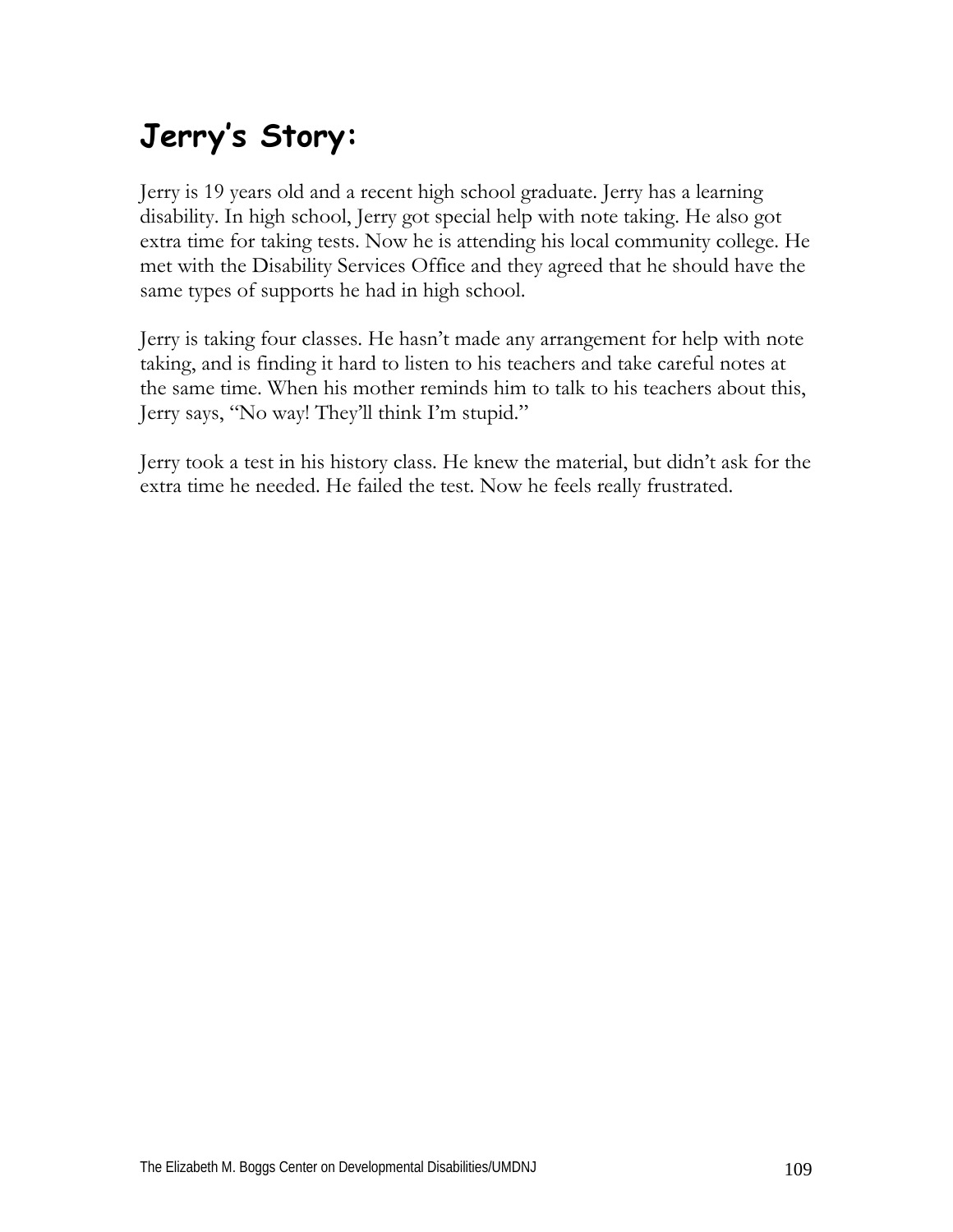## **Activity:**

• **Either on your own, or with your classmates, think about Jerry's story and answer the following questions:** 

| What kinds of supports helped Jerry in high school?                      |
|--------------------------------------------------------------------------|
|                                                                          |
|                                                                          |
|                                                                          |
|                                                                          |
|                                                                          |
|                                                                          |
|                                                                          |
|                                                                          |
|                                                                          |
| Jerry has already met with the Disability Services Office at the college |
| and it was decided that he should have the same types of supports he     |
| had in high school. Why isn't he getting those supports?                 |
|                                                                          |
|                                                                          |
|                                                                          |
|                                                                          |
|                                                                          |
|                                                                          |
|                                                                          |
|                                                                          |
|                                                                          |
|                                                                          |
| What should Jerry do to solve this problem? Is it something he can do    |
| by himself, or does he need some help? If he needs some help, who        |
| might be able to help him?                                               |
|                                                                          |
|                                                                          |
|                                                                          |
|                                                                          |
|                                                                          |
|                                                                          |
|                                                                          |
|                                                                          |
|                                                                          |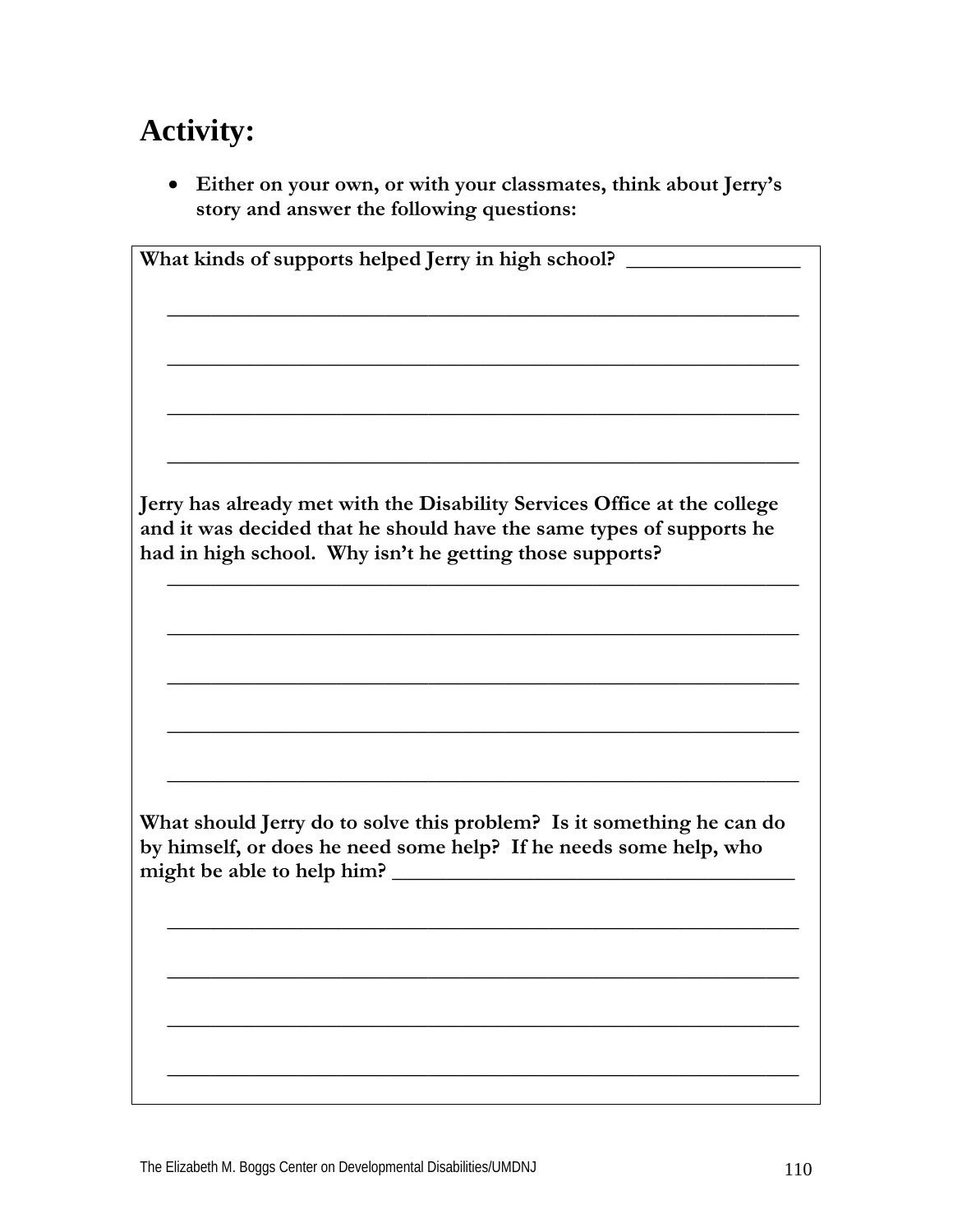## **Let's Review:**

- Section 504 of the Rehabilitation Act and the Americans with Disabilities Act (ADA) are two laws that prevent discrimination against students with disabilities and give those students equal access to postsecondary programs.
- Accommodations are supports that give students with disabilities the same chance as everyone else to benefit from education or training. Some examples of accommodations include: installing a wheelchair ramp, getting more time to take a test, using adaptive technology, having a note taker, etc. Reasonable accommodations do *not* mean that postsecondary education programs have to change their academic standards.
- Four year colleges and universities and community colleges are required to have an office that coordinates services for students with disabilities. You must apply to the Disability Services Office and be found eligible in order to receive the supports you need.
- Effective self-advocacy is an important skill in post-secondary programs.
- Once you have been found eligible, meet with your teachers to make sure they understand what supports you need to be successful.
- You have many options for post-secondary education, including two and four year colleges and vocational schools.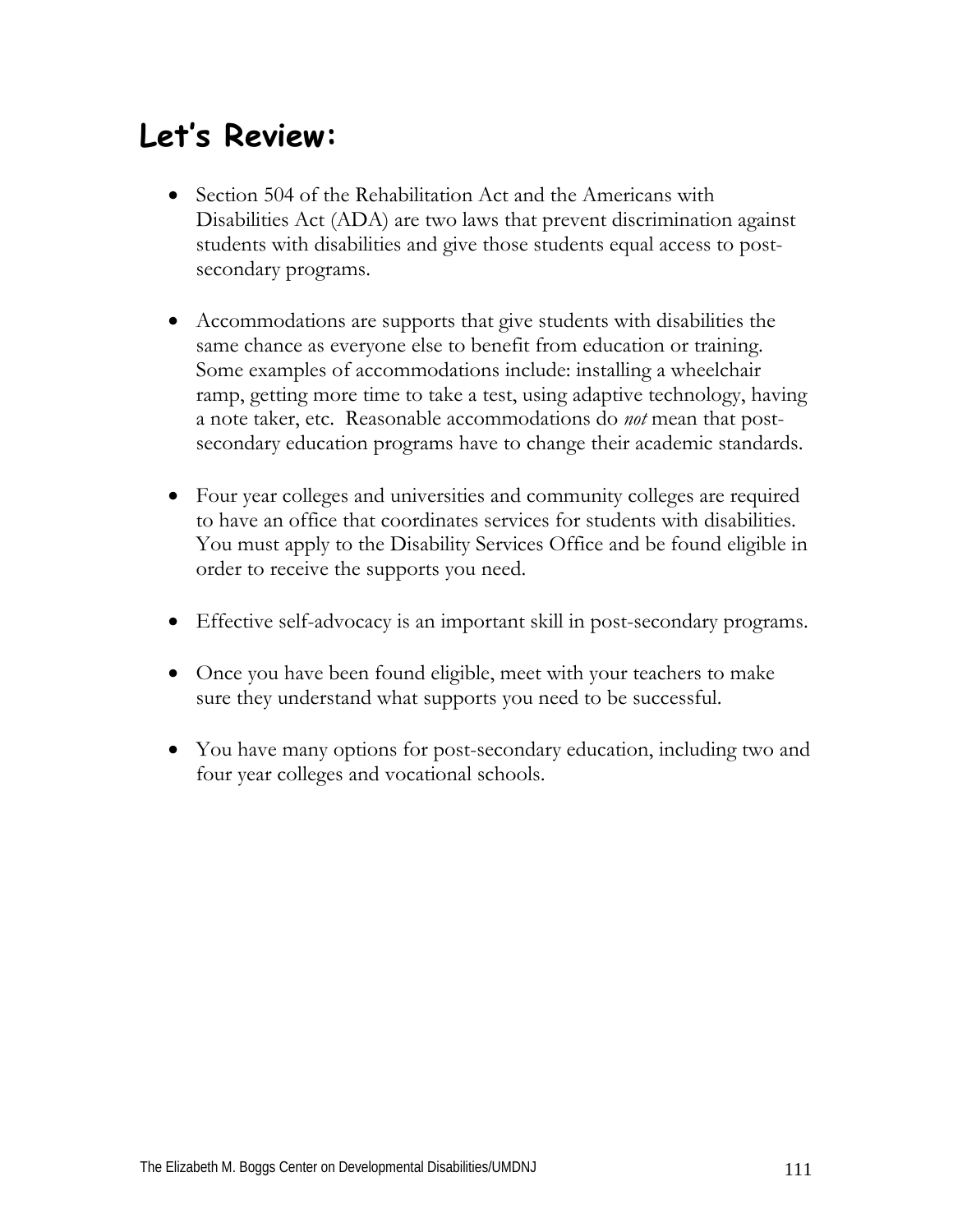## **Additional Activities:**

- Go to www.careeronestop.org and click on the CareerInfo Net webpage. You can use this website to explore different careers. Look at some of the Career Videos on this page. If you find a Career that looks interesting, find out what kind of education and/or training you would need to be successful in this career.
- Make an appointment with your guidance counselor to talk about your options for post-secondary education and training.
- Talk to people about what kind of post-secondary education or training they needed to get and keep their jobs.
- Attend a career fair and see what kinds of jobs are available and what kind of education or training employers are looking for.
- Talk to a recent high school graduate who is attending college. Ask him about the admissions process, what his courses are like, and what he thinks about college life.
- Arrange to visit a college campus and meet with someone in the Disability Services Office. Ask about what sort of professional documentation is required.
	- ¾ **PORTFOLIO: When you get this documentation, make sure to put it in the section for "Official Information."**